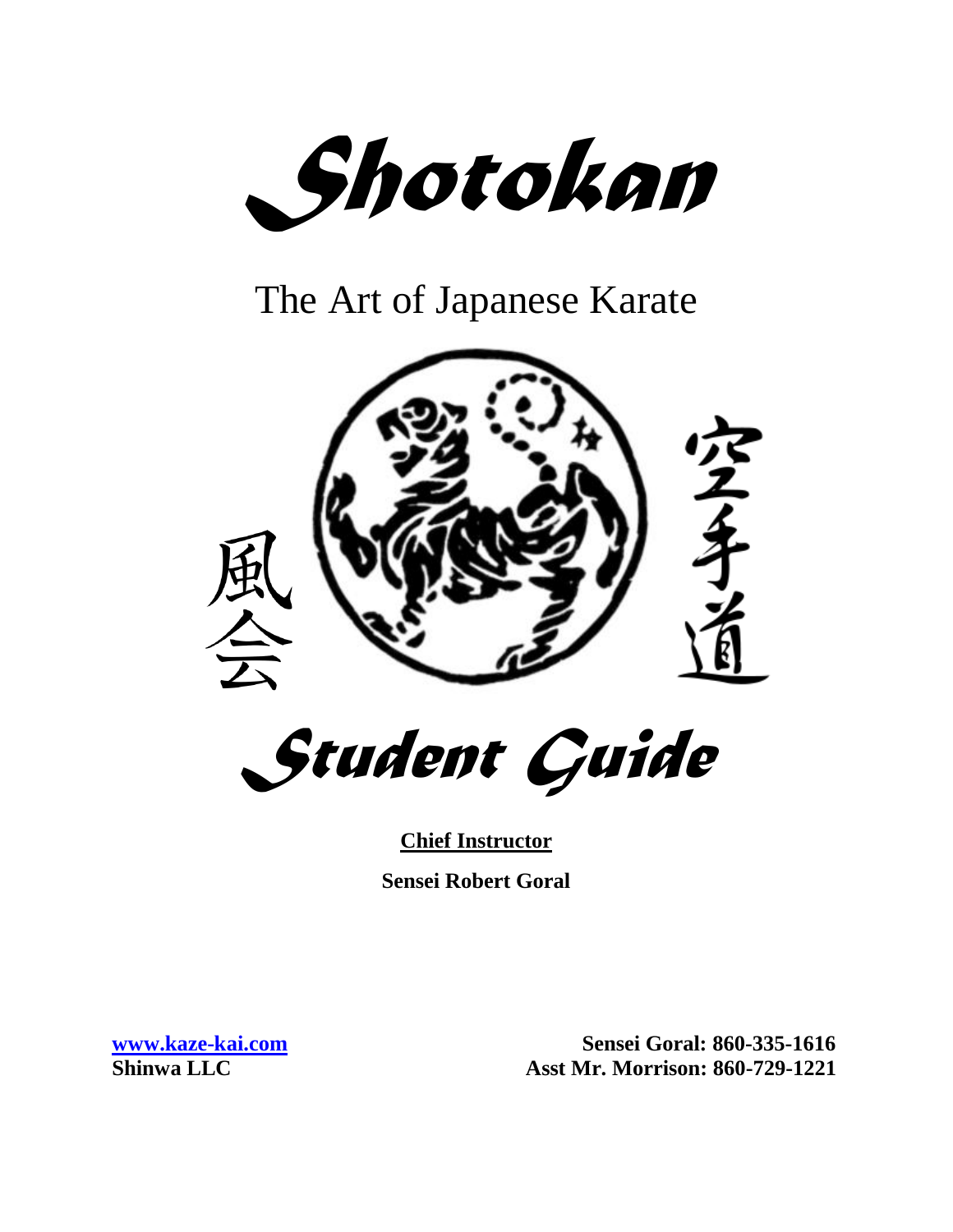The Poem of Two Tigers

It is said, there is a battle that goes on inside all of us. The battle is between two tiger.

One is evil. It is anger, envy, jealousy, sorrow, regret, greed, arrogance, self-pity, guilt, resentment, inferiority, lies, false pride, superiority, and ego.

The other is good. It is joy, peace, love, hope, serenity, humility, kindness, benevolence, empathy, generosity, truth, compassion, and faith.

Which Tiger wins?





The one you feed.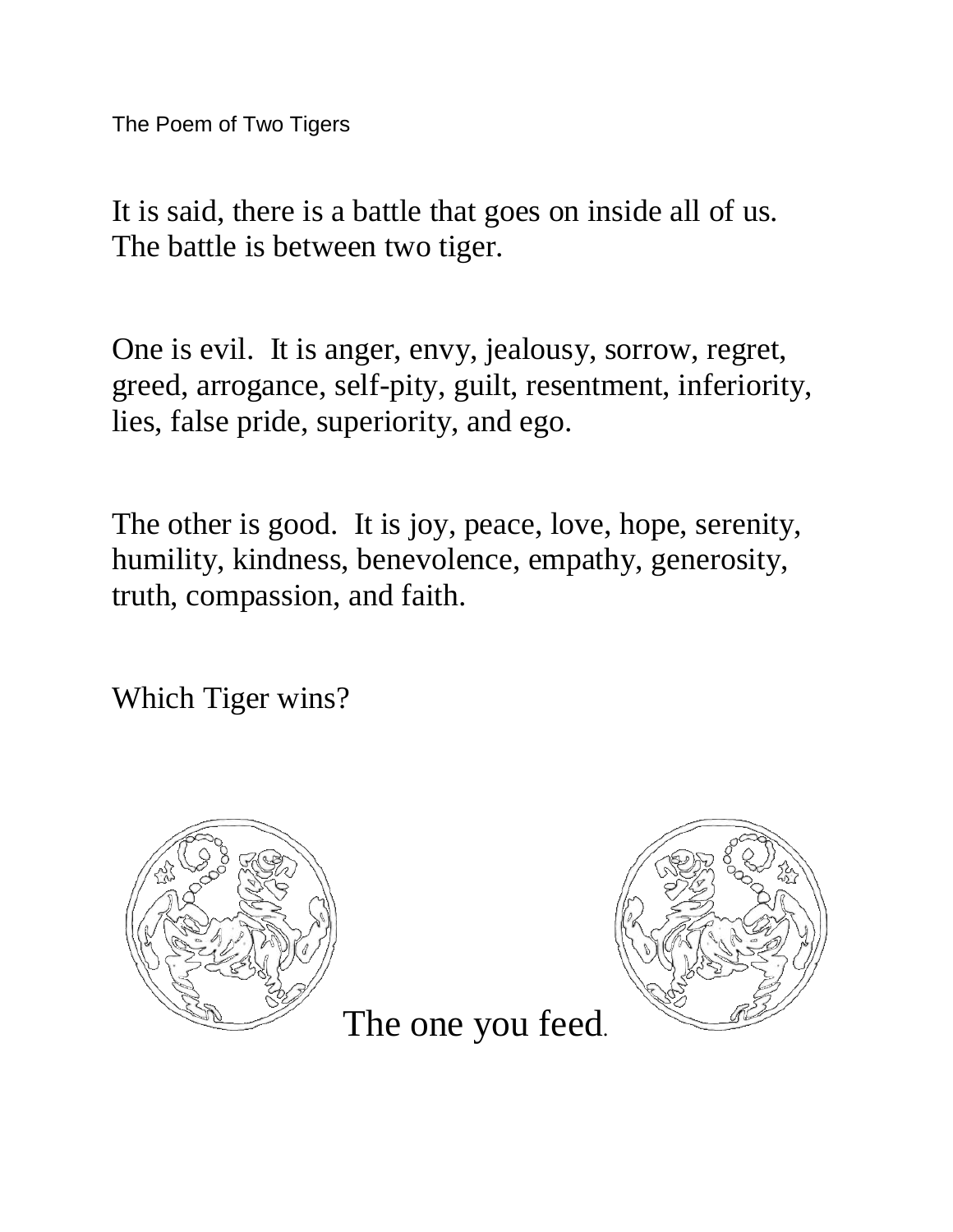## **What is Karate?**

The ultimate aim of the art of Karate lies not in victory or defeat, but in the perfection of the character of its practitioners.

-Ginchin Funakoshi-

# **Dojo Kun (morals)**

- 1. Seek perfection of character.
- 1. Be faithful.
- 1. Respect others.
- 1. Endeavor.
- 1. Refrain from violent behavior.

*The reason Master Funakoshi wrote all five down as number one is because no one rule is more important than the other.*

# **Niju Kun (20 morals) of Karate**

- Remember that karate-do begins and ends with respect
- There is no first strike in karate
- Karate stands on the side of justice
- First know yourself, then know other
- Mentality over technique
- The mind must be set free
- Calamity springs from carelessness
- Karate goes beyond the dojo
- Karate is a lifelong pursuit
- Apply the way of karate to all things. Therein lies its beauty
- Karate is like boiling water: without heat, it returns to a tepid state
- Do not think of winning. Think rather, of not losing
- Make adjustments according to your opponent
- The outcome of a battle depends on how one handles emptiness and fullness (weakness and strength)
- Think of the opponents hands and feet as swords
- When you step beyond your gate, you face a million enemies
- Kamae (ready stance) is for beginners; later, one stands in shizentai (natural stance)
- Perform kata exactly; actual combat is another matter
- Do not forget the employment of withdrawal of power, the extension or contraction of the body, or the swift and leisurely application of technique
- Be constantly mindful, diligent, and resourceful in your pursuit of the Way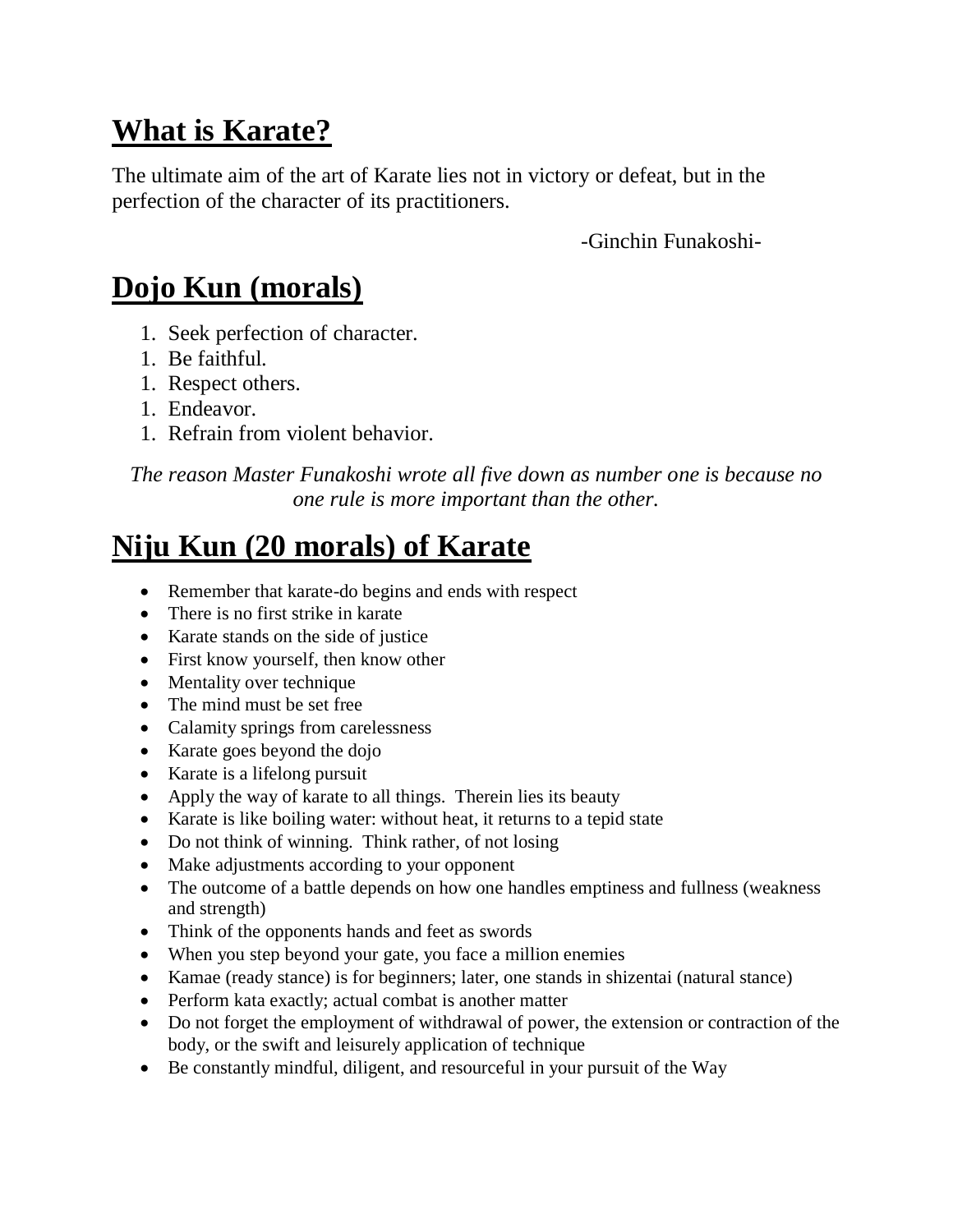# *Dojo Etiquette*

Respectful gestures and rules of etiquette vary between cultures. When a person enters new situations, social groups, countries, even a friend's home a new set of behavioral rules (both spoken and unspoken) must be learned for mutual respect to be shared.

 In our Dojo, where Japanese and American cultures come together, it can be confusing as to what to do or say and when to do or say it. There are a few simple rules to remember. First, do not throw away the rules of common courtesy that exist in American culture.

- 1. DO NOT INTERRUPT WHEN SOMEONE ELSE IS SPEAKING.
- 2. A CHILD SHOULD NOT USE A SEAT IF AN ADULT IS STANDING. THE KARATE RANK OF A CHILD IS NOT SIGNIFICANT IF THERE IS ANY ADULT WITHOUT A CHAIR.
- 3. A CHILD SHOULD NOT ENTER THE DOJO IN FRONT OF AN ADULT. THE RANK OF A CHILD IS NOT SIGNIFICANT IF THERE IS AND ADULT TRYING TO ENTER THE DOJO AT THE SAME TIME.
- 4. DO NOT WEAR A HAT INSIDE THE DOJO.
- 5. IF YOU HAVE TO USE THE RESTROOM AT ANYTIME, POLITLY AND QUIETLY STAND UP, BOW, AND USE THE RESTROOM. IF YOU ARE PERFORMING KATA, WAIT FOR UNTIL THE KATA HAS ENDED AND THE INSTRUCTOR HAS DISMISSED YOU.
- 6. IF YOU BECOME THIRSTY DURING CLASS YOU MUST ASK FOR PERMISSION FROM YOUR INSTRUCTOR. OTHERWISE THE INSTRUCTORS WILL GIVE PERIODIC WATER BREAKS. AFTER THE TRAINING SESSION IS COMPLETE ALL WATER BOTTLE MUST BE TAKEN HOME OR PROPERLY DISPODED OF.

Rules of etiquette from the Japanese culture:

- 1. BOW WHEN YOU ENTER THE DOJO AND AGAIN WHEN YOU LEAVE.
- 2. BOW BEFORE YOU ENTER THE TRAINING AREA AND BEFORE YOU STEP OFF.
- 3. WHEN CALLED ON BY SENSEI OR IF YOUR HAND IS RAISED TO ASK A QUESTION STAND AND BOW BEFORE YOU SPEAK.
- 4. WHEN CALLED TO ATTENTION YOU SHOULD BE IN READY STANCE/NATURAL STANCE. STAND LIKE THE SENIOR STUDENTS.
- 5. WHEN DIRECTED TO SIT DOWN REMEMBER YOU ARE NOT TO PUT YOUR HANDS ON THE FLOOR.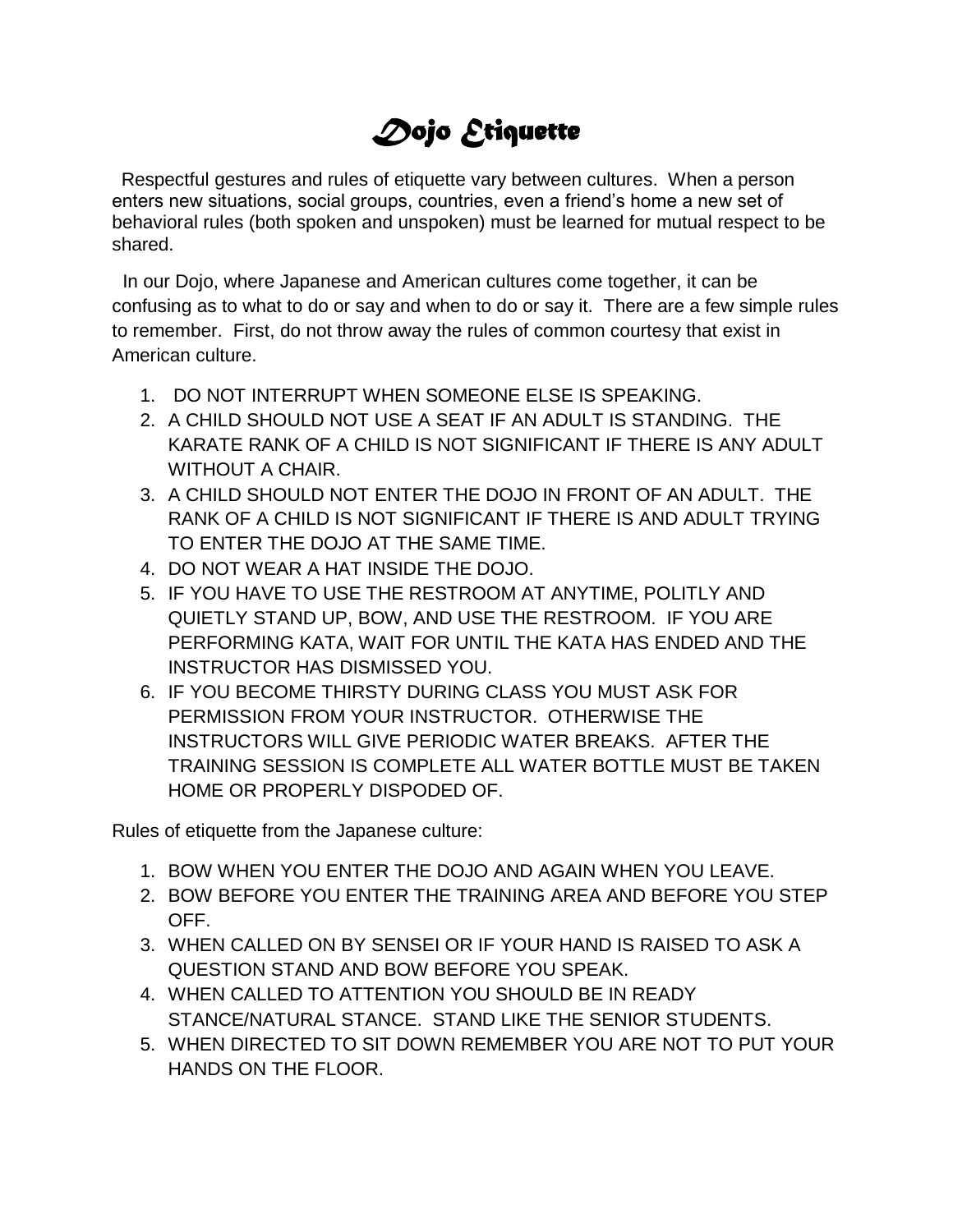- 6. NEVER STAND WITH YOUR BACK TO THE INSTRUCTOR DURING CLASS UNLESS YOU ARE FOLLOWING INSTRUCTIONS.
- 7. NEVER ADDRESS AN INSTRUCTOR BY THEIR FIRST NAME. SENSEI SHOULD ALWAYS BE ADDRESSED AS "SENSEI". ALL OTHER INSTRUCTORS/BLACK BELTS SHOULD BE ADDRESSED "MISS" OR "MISTER" FOLLOWED BY HIS OR HER LAST NAME. UNLESS DIRECTED OTHERWISE BY THAT INSTRUCTOR/BLACK BELT.
- 8. STUDENTS OF ALL AGES SHOULD NOT TALK DURING CLASS UNLESS THEY ARE ANSWERING A QUESTION FROM THE INSTRUCTOR. IF A STUDENT HAS A QUESTION THEY ARE TO RAISE THEIR HAND AND WAIT TO BE ACKNOWLEDGED.
- 9. THE DOJO MUST BE CALLED TO ATTENTION FOR SENSEI EACH TIME HE ENTERS OR EXITS THE DOJO. THE FIRST STUDENT TO NOTICE SENSEI ENTERING OR EXITING MUST CALL THE DOJO TO ATTENTION.
- 10.ANY STUDENT WHO ENTERS THE DOJO AFTER CLASS HAS BEGUN MUST WAIT FOR PERMISSION BY A RANKING BLACK BELT BEFORE ENTERING THE TRAINING AREA TO PRACTICE.
- 11.IF YOU HAVE A QUESTION YOU DO NOT HAVE TO GO DIRECTLY TO SENSEI. ASK THE HIGHEST RANKING STUDENT AVAILABLE AT THE TIME. IF THEY DO NOT HAVE AN ANSWER IT BECOMES THEIR RESPONCEABILITY TO GET THE ANSWER FOR YOU.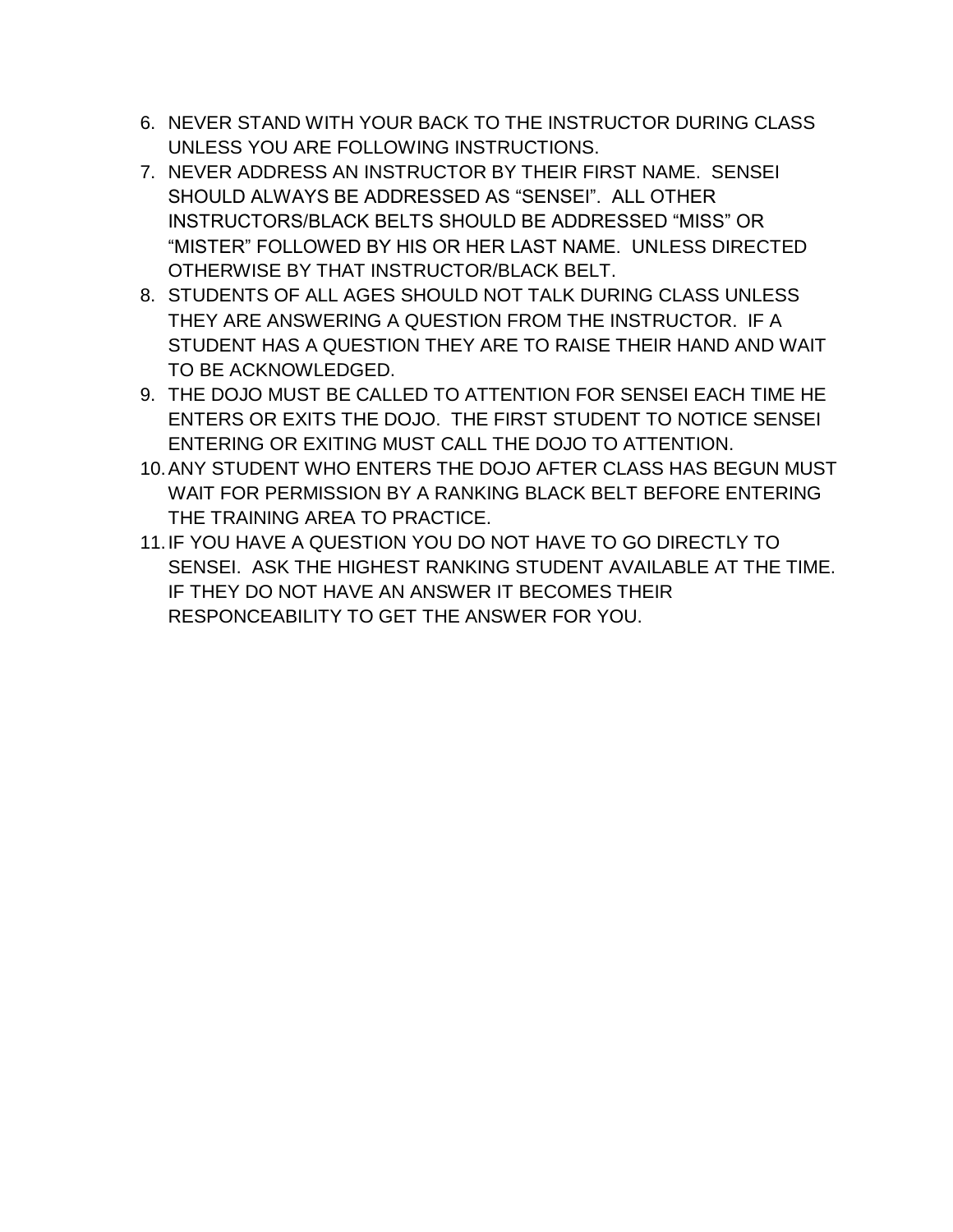*Kaze-Kai Karate* Sparring rules

Safety is the most important element in sparring. It is our foremost consideration. To achive this, the following rules must be adhered to.

- Students will not be point sparring until they have attained the rank of green belt.
- For safety, students should not wear rings, watches, bracelets, or necklaces during class.
- All students, including black belts participating in sparring must use the following minimum equipment.

**Mouthguard** 

Protective headgear

Groin cup

Safety punch

Safety kick

Shin pads

Chest protector (for students under 18 and females)

- Sparring will not be allowed without a black belt present.
- There will be no contact to the head.
- There will be no techniques to the throat.
- There will be no techniques below the belt.
- There will be no techniques to the back of the body.
- Only light contact will be allowed to the permitted target areas.

 Sparring is a fun and rewarding part of your karate training, but it is without risk, therefore we must make safety our first and foremost goal. Spar safely for you and your sparring partner.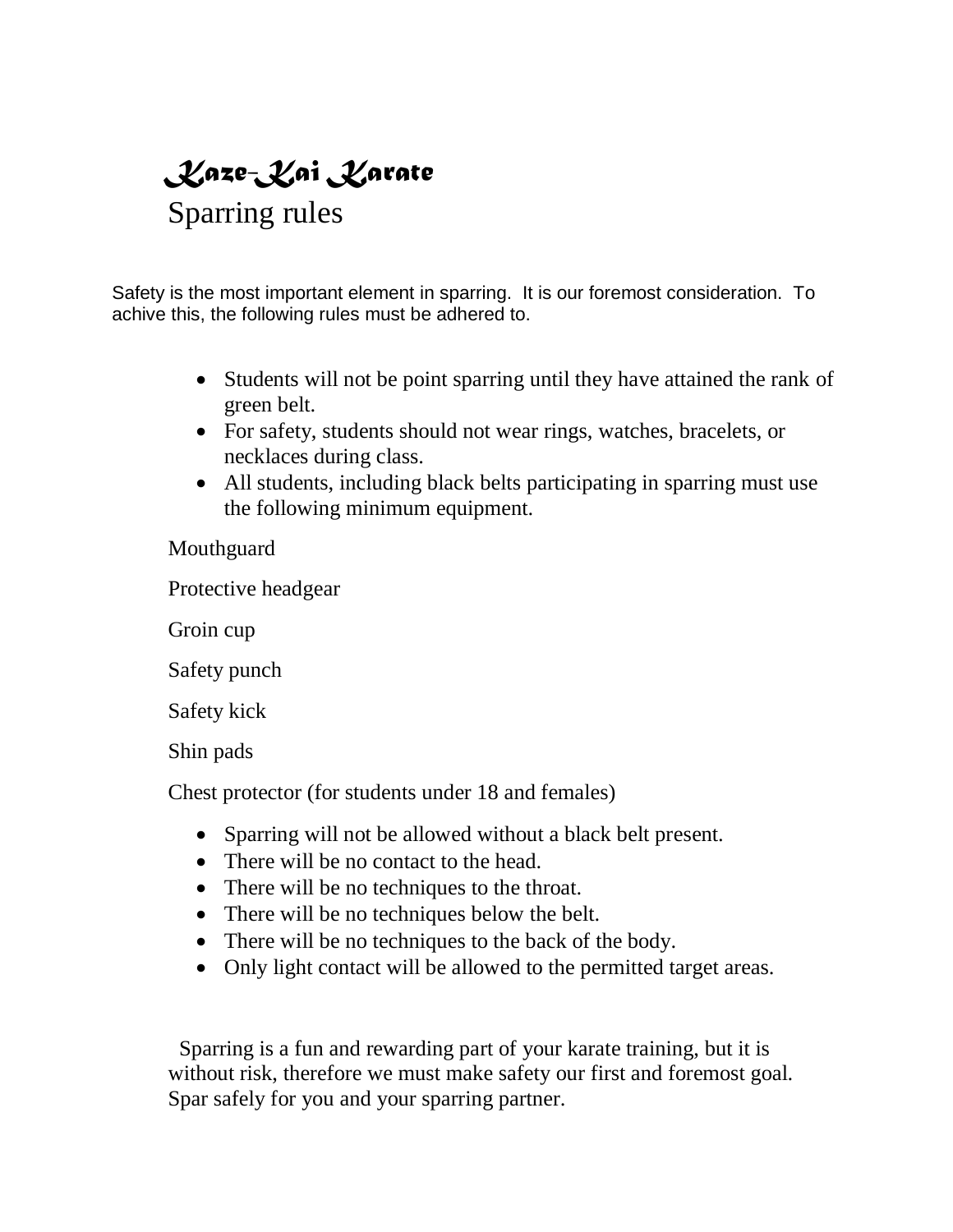

*Mind Like Water (Mushin)*

An empty mind

(Mizu no kokoro)

When performing, practicing or using karate, one must maintain a "mind like water". This refers to the mental attitude while facing an actual opponent. It refers to the need of making the mind calm, like that of an undisturbed body of water.

 Smooth water reflects accurately the image of all objects within its range, and if the mind is kept calm, comprehension of the opponent's movements, body psychological and physical, will be both immediate and accurate, and one's responses, both defensive and offensive, will be appropriate and adequate.

 On the other hand, if the surface of the water is disturbed, the images it reflects will be distorted. In other words, if the mind is preoccupied with thoughts of attack and defense it will not properly comprehend the opponent's intentions creating an opportunity for the opponent to attack.

 Water also has other properties. Water can be quite destructive. In fact, over time, water is one of the most destructive forces on earth. Your mind must be like water. When necessary, be as destructive as you must.

#### **Or… to put it another way..**

"Mu" meaning negation, "Shin" meaning heart, mind, feeling. Often translated (confusingly) as "no mind" or "empty mind". A Zen term referring to that state of mental clarity and enhanced perception (sensory and intuitive) known as pure mind, produced by the absence of conscious thought, ideas, judgments, emotion (fear and anxiety), preconception, or self-consciousness.

 A product of Zen meditative training. For the warrior, meditation (towards mushin) was an important compliment to technical training. Through mushin the mind is not absent, but instead freed. No longer inhibited, slowed, distracted, or clogged the mind was free to fully perceive, respond and commit to action.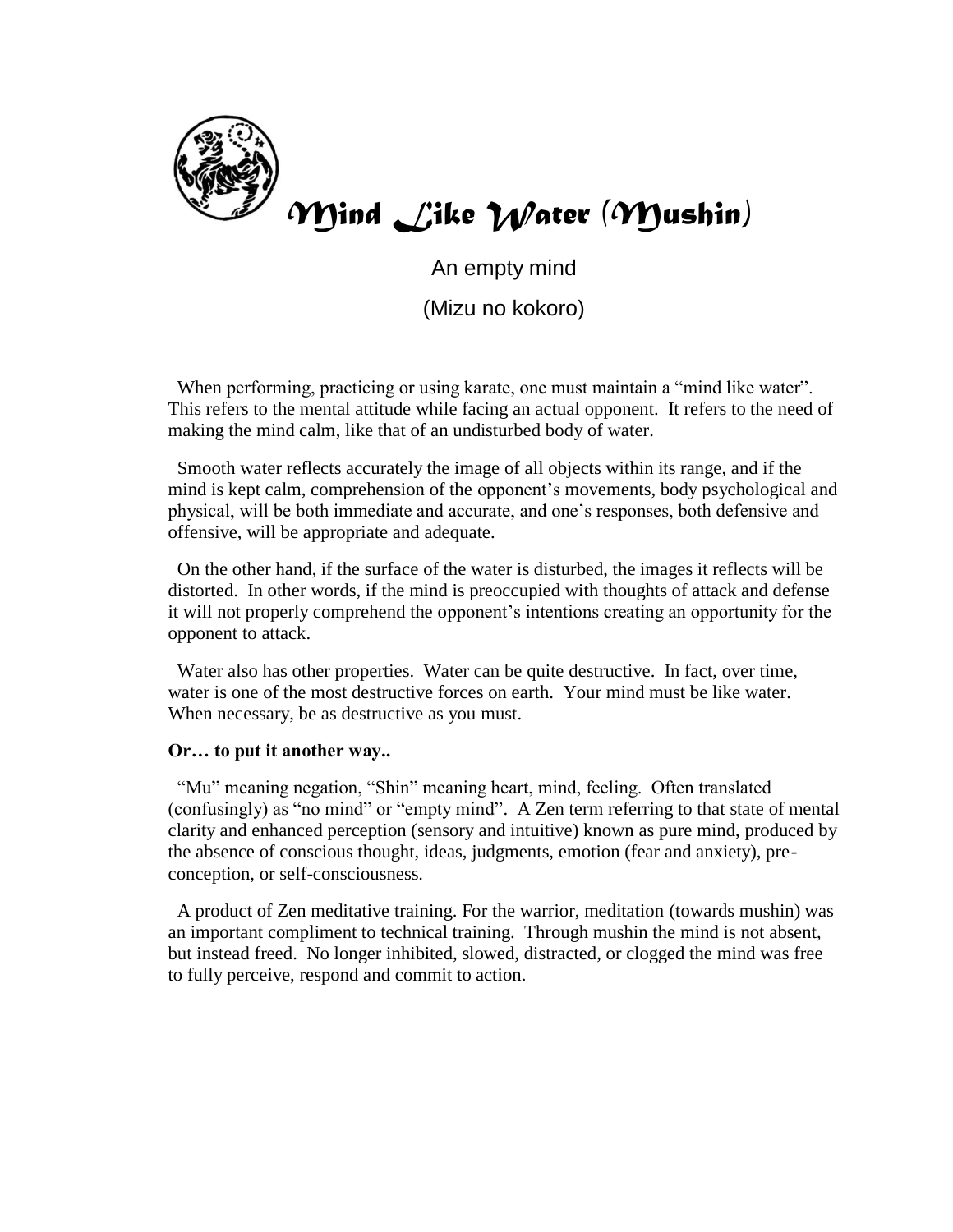## **Karate Terminology**

If a Karateka learns the Japanese karate terminology, she/he will be able to enter any karate dojo in the world and be able to understand and workout.

 Many Japanese letters sound the same as they do in English, but some letters are pronounced or written differently. To learn the Japanese sounds of these letters, study the following chart.

| <b>Example</b>          | <b>English sound</b> | <u>Japanese sound</u> |
|-------------------------|----------------------|-----------------------|
| $aka(ah-ka)$            | ah                   | A                     |
| Shotokai(show-toe-keye) | I(eye)               | ai                    |
| hajime(ha-gee-meh)      | $eh$ (l <i>et</i> )  | $\mathbf e$           |
| Sensei (sehn-say)       | ay (d <u>ay</u> )    | ei                    |
| obi (oh-bee)            | ee                   | I                     |
| dojo ( <i>doh-joh</i> ) | oh                   | O                     |
| Kiiroi (key-roy)        | oy (b <u>oy</u> )    | Oi                    |
| uchi (oo-chee)          | 00                   | U                     |

 In Japanese, the letter "R" is never emphasized. It is pronounced like a soft "D". The letter "G" is always pronounced like the "G" in go.

First term:

Karate (car-ah-teh) meaning empty hand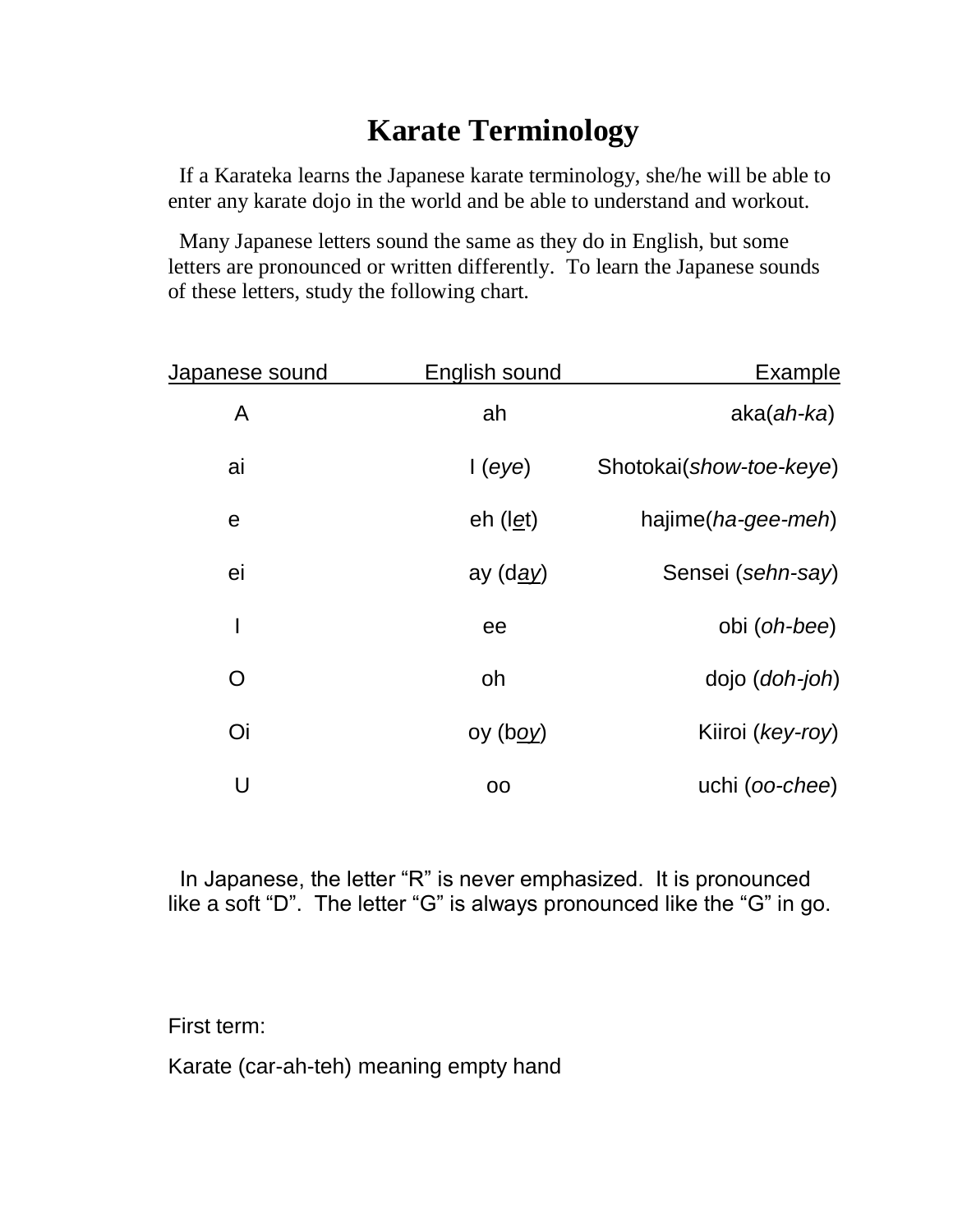#### **Commands**

- **Shomen ni:** Face towards the front of the dojo
- **Sensei ni:** Face towards the Sensei
- **Otaigai ni:** Face towards each other
- **Kiotsuke:** Attention
- **Rei:** Respect (bow)
- **Yame:** Stop
- **Yasume:** Relax
- **Seiza:** Meditation position-kneeling
- **Age-te:** Hands up (guarded position)
- **Mawatte:** Turn around
- **Hajime:** Begin
- **Narande:** Line up
- **Seiretsu:** Line up by rank
- **Yoi:** Ready

#### **Directions**

- **Mae:** Front
- **Yoko:** Side
- **Ushiro:** Back
- **Tate:** Vertical
- **Mawashi:** Round
- **Migi:** Right
- **Hidari:** Left
- **Tobi:** Jump
- **Gyaku:** Reverse
- **Age:** Rising
- **Uchi:** Inner
- **Soto:** Outer
- **Otoshi:** Dropping
- **Jodan:** Head (high Level target area)
- **Chudan:** Chest/stomach (mid-level target area)
- **Gedan:** Beneath belt (lower level target area)
- **Sokumen:** Side
- **Koshin:** Rearward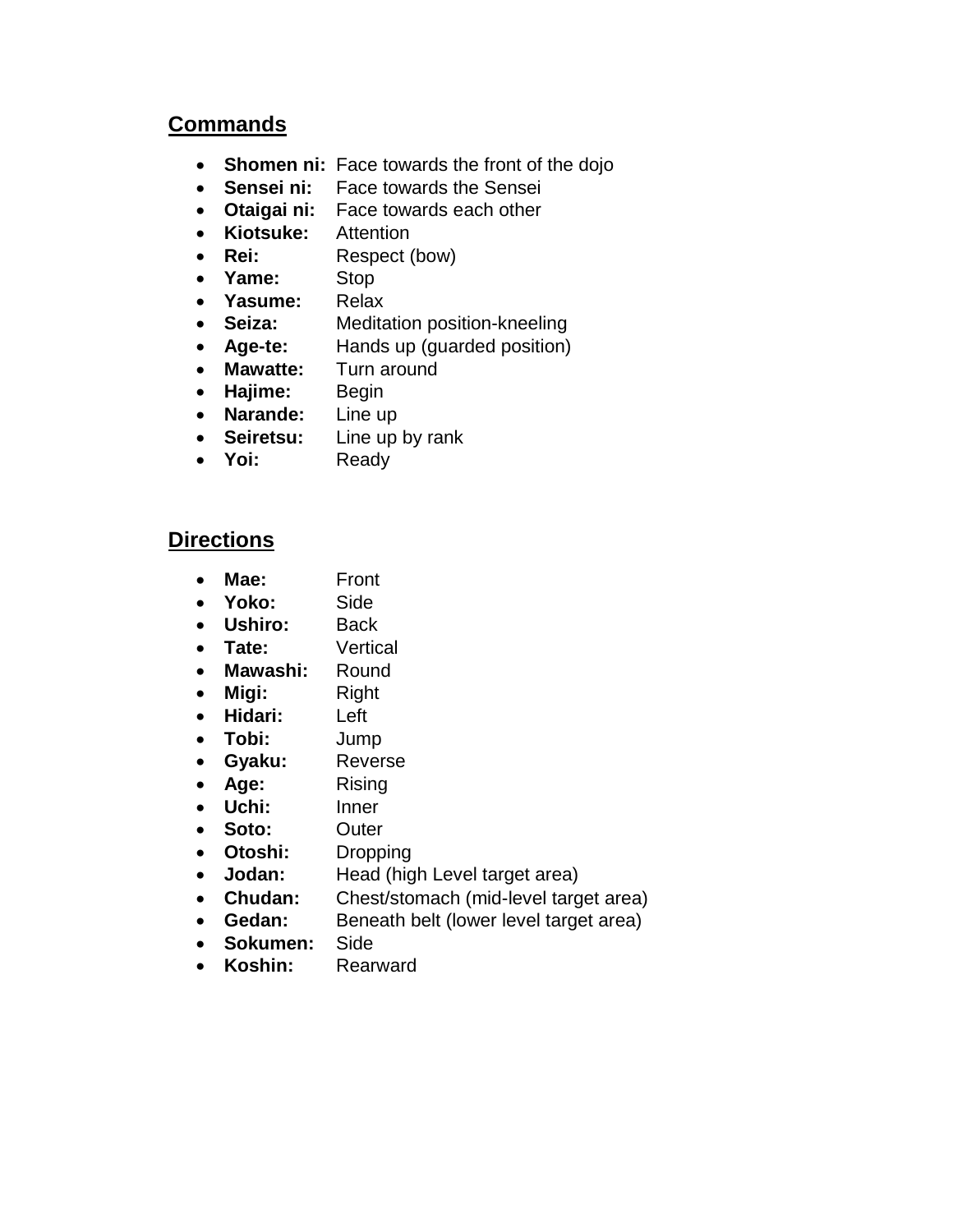#### **Body Parts**

**Ken:** Fist

- **Ippon Ken:** Pointed knuckle fist
- **Tate ken:** Vertical fist
- **Te:** Hand
- **Kashu:** Open hand
- **Tekubi:** Wrist
- **Teisho:** Palm heel
- **Ude:** Forearm
- **Empi/Hiji:** Elbow
- **Ashi:** Leg
- **Ashikubi:** Ankle
- **Hiza/Hitsui:** Knee
- **Ensho:** Back of the heel
- **Kakato:** Heel
- 
- 
- 
- 
- 
- **Atama:** Head
- **Wan:** Arm
- 
- **Kata:** Shoulder
- **Heisoku:** Top of the foot • Teisoku: Bottom of the foot **Koshi:** Ball of the foot **Sokuto:** Blade of the foot • Tsumasaki: Tip of the toe **Naiwan:** Back of the arm

### **Stances (Dachi)**

| Kamae:                                | Posture                               |
|---------------------------------------|---------------------------------------|
| Zenkutsu-Dachi:                       | <b>Front stance</b>                   |
| Kokutsu-Dachi:<br>$\bullet$           | <b>Back stance</b>                    |
| Kiba-Dachi:<br>$\bullet$              | Straddle stance                       |
| <b>Fudo-Dachi:</b><br>$\bullet$       | <b>Fighting stance</b>                |
| <b>Musubi-Dachi:</b><br>$\bullet$     | Formal attention stance (feet in a V) |
| Hachiji-Dachi:<br>$\bullet$           | Open-legged stance                    |
| <b>Shizen-tai Dachi:</b><br>$\bullet$ | Natural stance                        |
| Neko-ahi Dachi:<br>$\bullet$          | Cat stance                            |
| Renoji-Dachi:<br>$\bullet$            | L stance                              |
| Kosa-Dachi:                           | Cross-legged stance                   |
| Hangetsu-Dachi:<br>$\bullet$          | Wide hour-glass stance (half-moon)    |
| Migi Ashi Orishiku:                   | Right leg kneeling                    |
| Hidari Ashi Orishiku:<br>$\bullet$    | Left leg kneeling                     |
| Genkaku-Dachi:                        | Crane stance                          |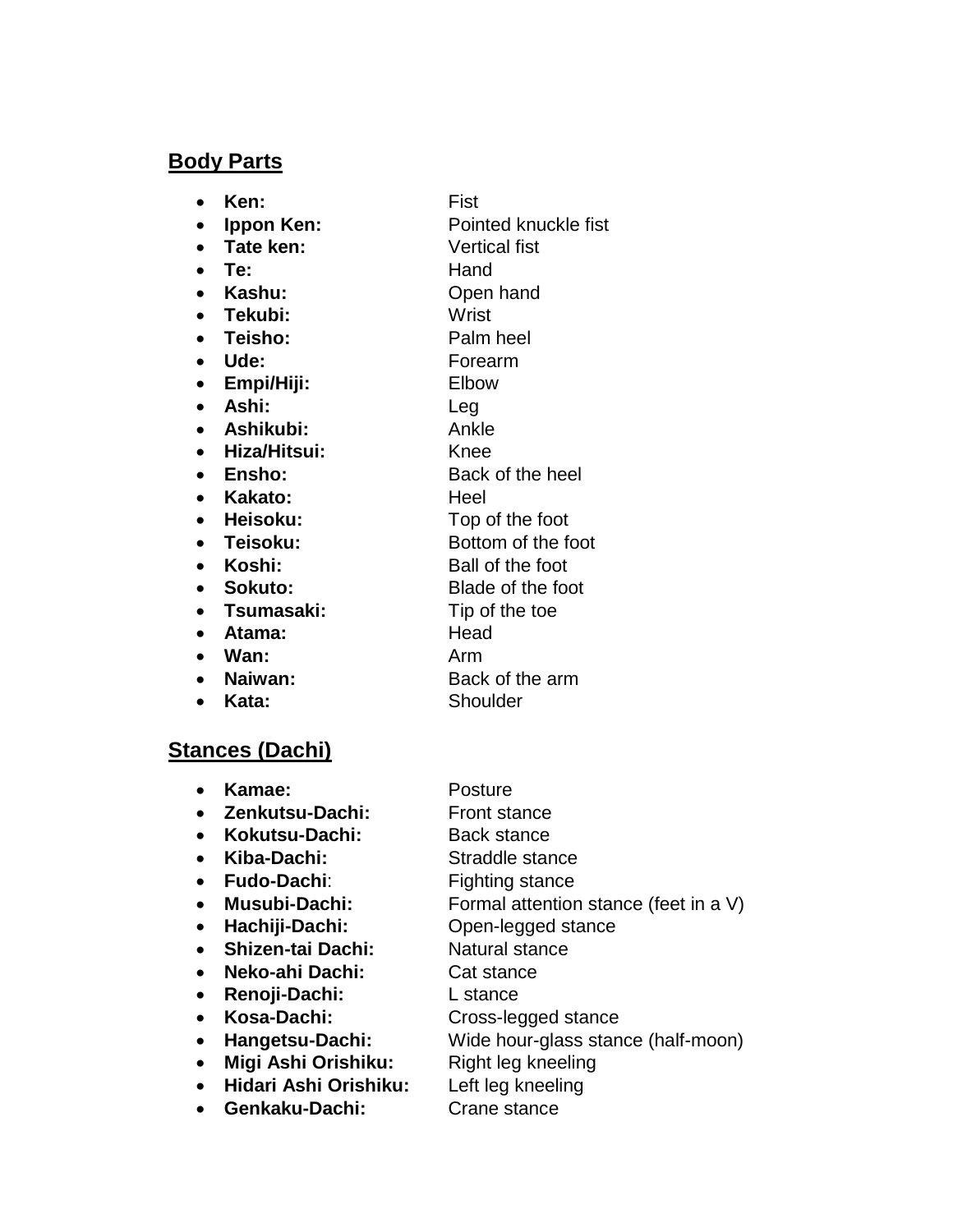**Sagi Ashi Dachi:** One legged stance. Also referred to as Gankaku dachi or tsuru ashi dachi **Sochin Dachi:** Immovable stance, also known as fudo dachi.

#### **Blocks (Uke)**

- 
- Age Uke: Rising block
- **Gedan Uke:** Down block
- Ude Uke: Forearm block
- Shuto Uke: Knife block
- 
- 
- **Juji Uke:** X block
- Kosa Uke: Cross block
- 
- Tate shuto Uke: Vertical knife block
- Haishu Uke: Back hand block
- **Empi/Hiji Uke:** Elbow block
- **Osae Uke:** Pressing block
- 
- **Nagashi Uke:** Sweeping block
- **Haiwan Nagashi Uke:** Sweeping back-arm block
- 
- Sukui Uke: Scooping block
- **Sokumen Awase Uke:** Side combined block
- **Tsukami Uke:** Grasping block
- Awase Shuto Age Uke: Combined rising knife block
- **Seiryuto Uke:** Ox-jaw block

 **Uke:** (To receive) • Morote Uke: Augmented block • Kakiwaki Uke: Reverse wedge block • Manji Uke: High & Low block **• Otoshi Uke:** Dropping or falling block • Te Nagashi Uke: Sweeping hand block (parry)

#### **Kicks (Keri)** [when combined with a kick type "keri" becomes "geri"]

- Mae Geri Keage (snap): Front snap kick
- Mae Geri Kekomi (thrust): Front thrust kick
- **Yoko Geri:** Side kick
- Mawashi Geri: Round kick
- **Ushiro Geri:** Back kick
- **Fumikomi Geri:** Stomp kick
- **Uchi Mikazuki Geri:** Inside crescent kick
- **Soto Mikazuki Geri:** Outside crescent kick
- Tobe Geri: Flying kick
- Name Ashi Geri: Returning wave kick
-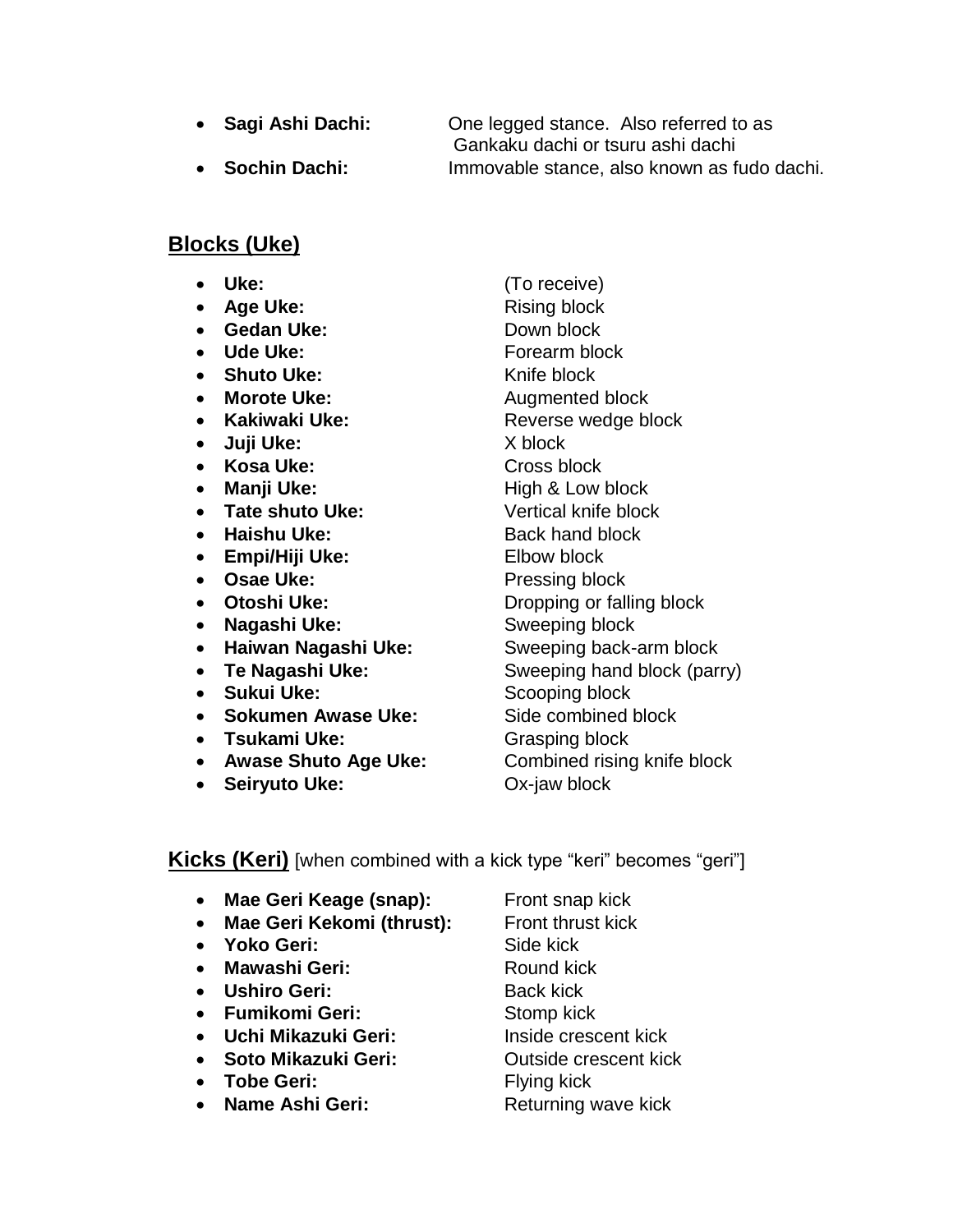- 
- **Nidan Geri:** Double kick

**• Hiza Geri:** Knee kick/strike

### **Punches (Tsuki)**

- 
- **Gyaku Tsuki:** Reverse punch
- 
- Choku Tsuki: Straight punch
- Kagi Tsuki: Hook punch
- Ura Tsuki: Close punch
- **Morote Tsuki:** Parallel punch
- Age Tsuki: Rising punch
- **Gedan Tsuki:** Downward punch
- Yama Tsuki: Wide U punch
- **Awase Tsuki:** U punch
- Otoshi Tsuki: Dropping punch
- 
- **Nakadaka Ippon Ken:** Middle finger knuckle fist

**•** Oi Tsuki: Lunge punch **Kizami Tsuki:** Jab/lead arm punch • **Ippon Ken Tsuki:** One-knuckle fist punch

#### **Strikes (Uchi)** [uchi at the end of a word means strike]

- Tettsui Uchi: Hammer-fist strike
- Kumade Uchi: Bear claw strike
- Uraken Uchi: Back fist strike
- 
- **Teisho Uchi:** Palm heel strike
- **Ippon Nukite Uchi:** Single finger strike
- Nihon Nukite Uchi: Two finger strike
- Shuto Uchi: Knife hand strike
- **Shihon Nukite Uchi:** Spear hand strike
- **Gyaku Haito Uchi:** Reverse ridge hand strike
- Haito Uchi: Ridge hand strike
- **Empi Uchi:** Elbow strike
- Mawashi Empi Uchi: Round elbow strike
- Mae Empi Uchi: Front elbow strike
- **Otoshi Empi Uchi:** Downward elbow strike
- **Ushiro Empi Uchi:** Backward elbow strike
- Yoko Empi Uchi: Side elbow strike
- **Yoko Mawashi Empi Uchi:** Side round elbow strike
- **Tate Empi Uchi:** Upward elbow strike
- Hiza Uchi: Knee strike

• Hiraken Uchi: Fore knuckle strike

- 
- 
- 
- 
- 
- 
- 
- 
- 
- 
- 
- 
- 
-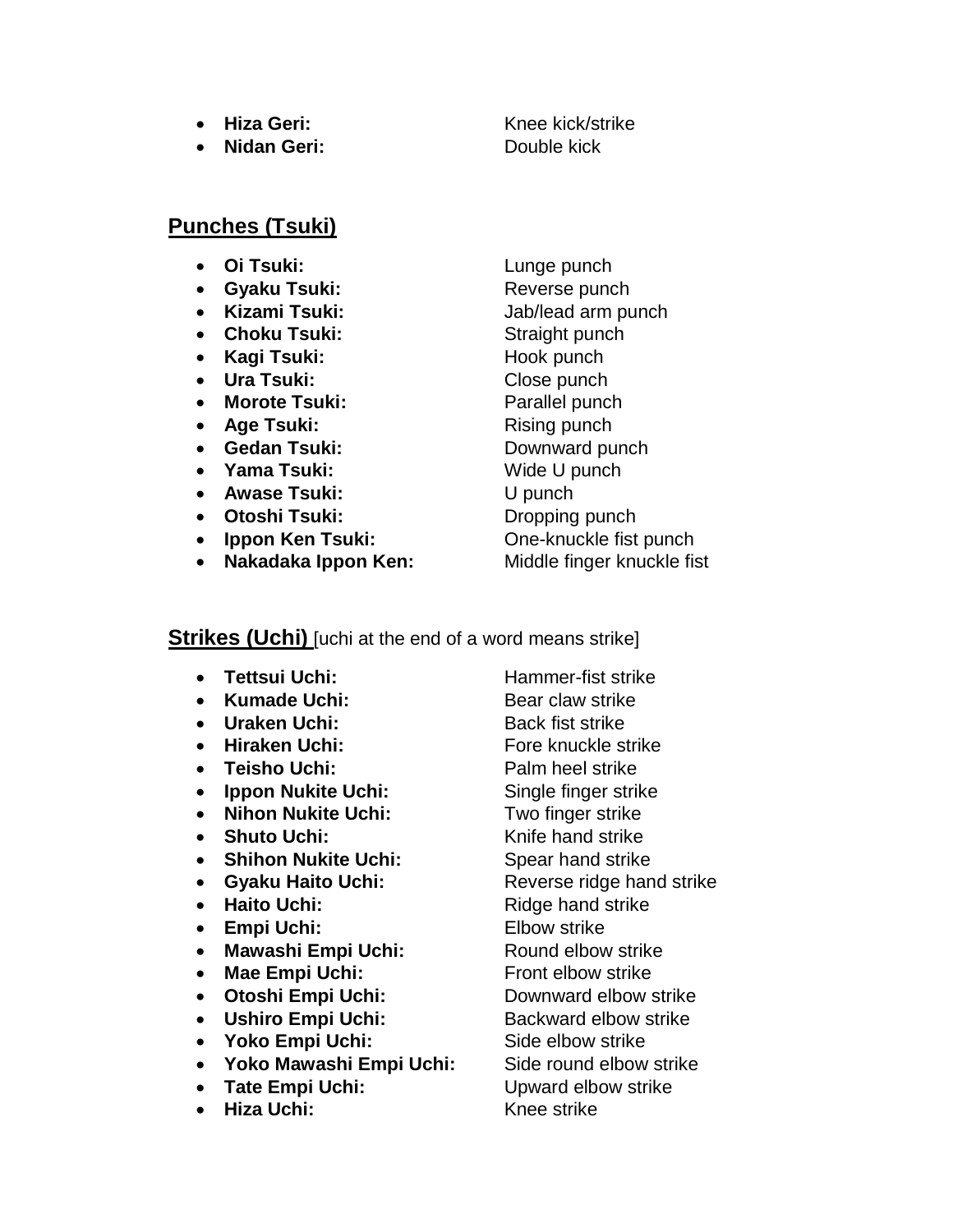- Washide Uchi: Eagle beak strike
- 
- Haishu Uchi: Back hand strike

• Koko Uchi: Tiger mouth strike

#### **Numbers**

- **Ichi:** One
- **Ni:** Two
- **San:** Three
- **Shi:** Four
- **Go:** Five
- **Roku:** Six
- **Shichi:** Seven
- **Hachi:** Eight
- **Ku:** Nine
- **Ju:** Ten

## **Kata (Forms)**

- **Taikyoku:** First cause
- **Ten-No-Kata** Kata of the Universe
- **Heian:** Peaceful mind
- Tekki: Iron horse
- **Bassai:** Storm the Fortress
- **Sho:** Lesser, Small
- **Dai:** Greater, Big
- **Jion:** Temple Ground
- **Jiin:** Temple Sound
- Kanku: To look at the sky
- **Hangetsu:** Crescent or Half moon
- **Empai:** Flying swallow
- **Chinte:** Extraordinary hands
- **Jitte:** Ten hands
- **Gankaku:** Crane on a rock
- **Sochin:** To keep the peace; Grand Suppression
- **Nijushiho:** Twenty-four steps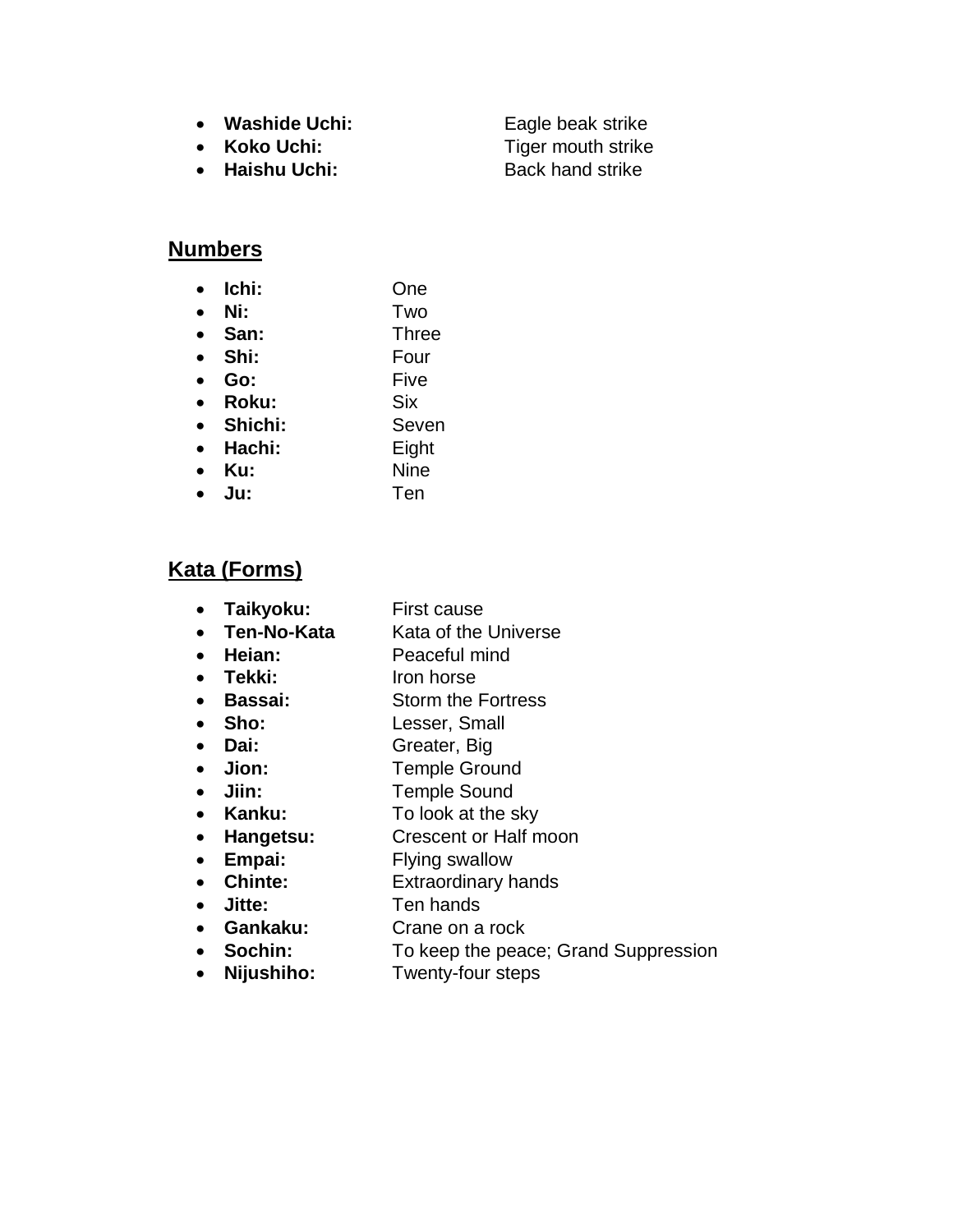## **Major Concepts**

| Zanshin:               | Awareness; continuing mind/heart – connotes<br>"following through" a technique while<br>maintaining awareness. |
|------------------------|----------------------------------------------------------------------------------------------------------------|
|                        | Initiative                                                                                                     |
| Sen no sen:            | Seizing the initiative earlier; attacking at the                                                               |
|                        | same moment your opponent attacks.                                                                             |
|                        | Seizing the initiative later; allowing your                                                                    |
|                        | opponent to attack first so as to open up a                                                                    |
|                        | target for a counter- attack.                                                                                  |
|                        | Seizing the opponent's sen no sen; attacking                                                                   |
|                        | before your opponent attacks, a preemptive<br>attack.                                                          |
|                        |                                                                                                                |
| <b>Ikken Hissatsu:</b> | To kill with one blow                                                                                          |
| Karate ni sente nashi: | Karate does not include the first move.                                                                        |
| Karate wa sente nari:  | Karate is the first move.                                                                                      |
| Shorin:                | Quick movement, emphasizing speed.                                                                             |
| Shorei:                | Slow, strongmovement, emphasizing strength.                                                                    |
| Waze:                  | Technique                                                                                                      |
| Kihon:                 | <b>Basics</b>                                                                                                  |
| Rei:                   | Respect, a method of showing respect in the<br>Japanese culture is the bow. It is proper for                   |
|                        | the junior person to bow lower than the senior                                                                 |
|                        | person. Etiquette dictates that one should                                                                     |
|                        | bow when entering the dojo, when entering                                                                      |
|                        | the training area, when greeting Sensei or                                                                     |
|                        | meeting a black belt, when beginning or ending                                                                 |
|                        | a training session with a partner, when                                                                        |
|                        | beginning and ending a kata, and when                                                                          |
|                        | anyone bows to you.                                                                                            |
|                        | Sen:<br>Go no sen:<br>Sen sen no sen:                                                                          |

- **Ashi-barai:** Foot sweep
- **Kamae:** Posture
- 

• Kime: Tension at point of impact • Shotokan: **House of shoto (pine waves)** "wind blowing through pine trees that sound like waves at the ocean." Funakoshi's pen name; shoto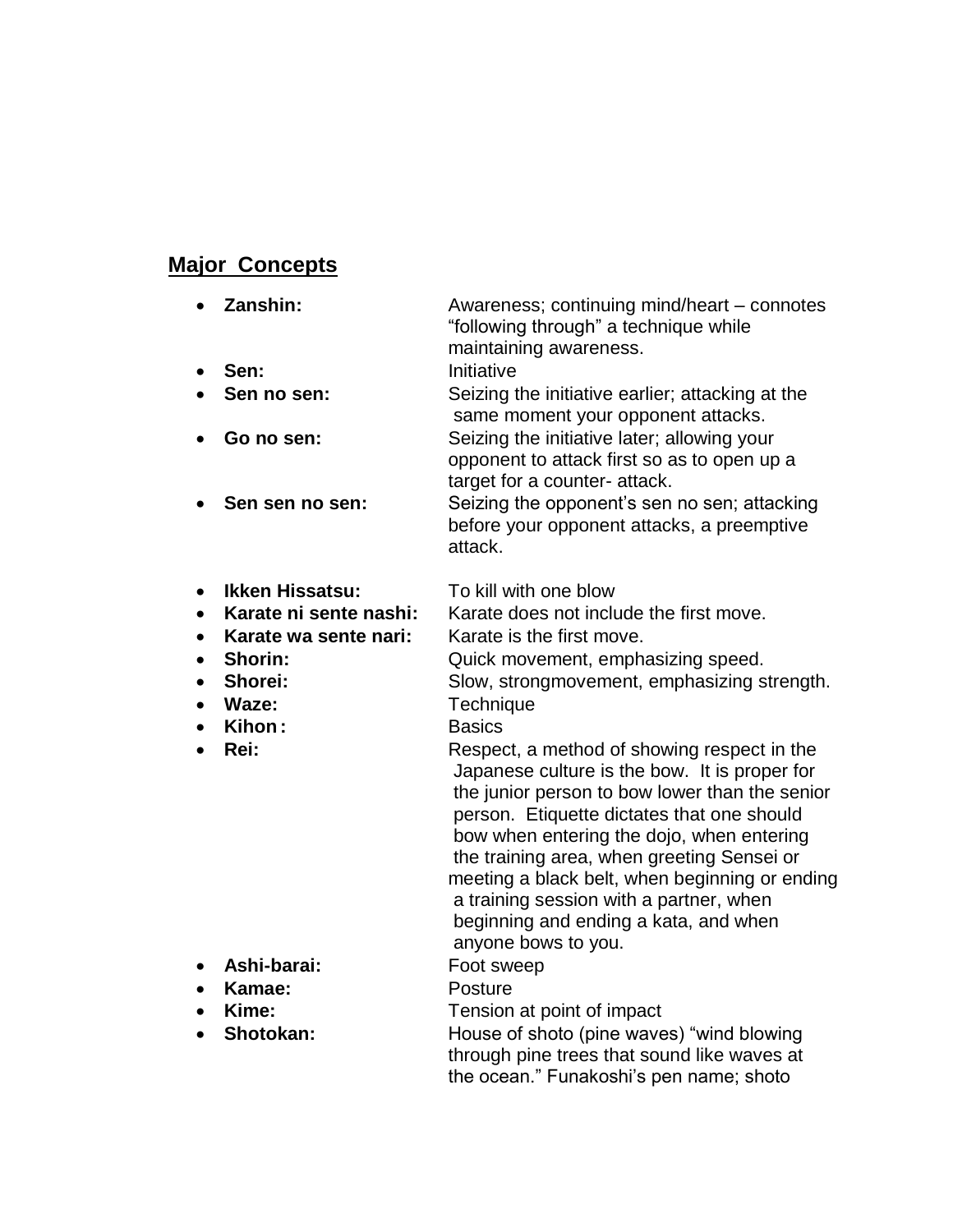| $\bullet$ | <b>Mokuso:</b>         | Meditation/Gathering thoughts. To clear one's<br>mind and develop cognitive equanimity.<br>Perhaps more importantly, meditation is an<br>opportunity to become aware of conditioned<br>patterns of thought and behavior so that such<br>patterns can be modified, eliminated or more<br>efficiently put to use. |
|-----------|------------------------|-----------------------------------------------------------------------------------------------------------------------------------------------------------------------------------------------------------------------------------------------------------------------------------------------------------------|
| $\bullet$ | <b>Onegai Shimasu:</b> | Welcomed to train with me                                                                                                                                                                                                                                                                                       |
|           |                        |                                                                                                                                                                                                                                                                                                                 |
| $\bullet$ | Arigatou Gozaimashta:  | Thank you for training me                                                                                                                                                                                                                                                                                       |

# **Various words**

| <b>is words</b>                        |                                              |
|----------------------------------------|----------------------------------------------|
| Karate-do:<br>$\bullet$                | The way of Karate                            |
| Karateka:                              | <b>Karate Practitioner</b>                   |
| Dojo:                                  | Do(way) Jo (place) place for training karate |
| Senpai:<br>$\bullet$                   | Senior student                               |
| Kohai:                                 | Junior student                               |
| Renshi:                                | Entry level master                           |
| Kyu:                                   | Ranks bellow black belt                      |
| Dan:                                   | <b>Black belt ranks</b>                      |
| Gi:                                    | Uniform                                      |
| Obi:                                   | <b>Belt</b>                                  |
| Hai:<br>$\bullet$                      | Yes                                          |
| lie:                                   | <b>No</b>                                    |
| <b>Budo:</b>                           | Martial way                                  |
| Kiai:<br>$\bullet$                     | Ki (energy/spirit) Ai (unify) loud shout     |
| Embusen:<br>$\bullet$                  | Path of a kata                               |
| Maai:                                  | <b>Distance</b>                              |
| <b>Bunkai:</b>                         | Kata interpretation                          |
| Kaisetsu:<br>$\bullet$                 | Kata explanation                             |
| <b>Kumite:</b><br>$\bullet$            | Sparring                                     |
| <b>Ippon Kumite:</b><br>$\bullet$      | One-step sparring                            |
| <b>Yakusoku Kumite:</b>                | <b>Premeditated sparring</b>                 |
| <b>Gohan Kumite:</b><br>$\bullet$      | Five-step sparring                           |
| <b>Jiyyn Kumite:</b><br>$\bullet$      | Free sparring                                |
| <b>Jiyu Ippon Kumite:</b><br>$\bullet$ | One step free sparring, attack with any      |
|                                        | technique whenever ready                     |
| Bo:<br>Ekku:                           | <b>Staff</b>                                 |
| $\bullet$<br>Gasshuku:                 | Wooden oar<br>Training camp                  |
| $\bullet$<br>Hombu Dojo:<br>$\bullet$  | Central dojo of an organization              |
| <b>Horan No Kamae:</b>                 | Ready position, hand over fist               |
| Kake-Waze:                             | Hooking technique                            |
|                                        |                                              |
|                                        |                                              |
|                                        |                                              |
|                                        |                                              |
|                                        |                                              |
|                                        |                                              |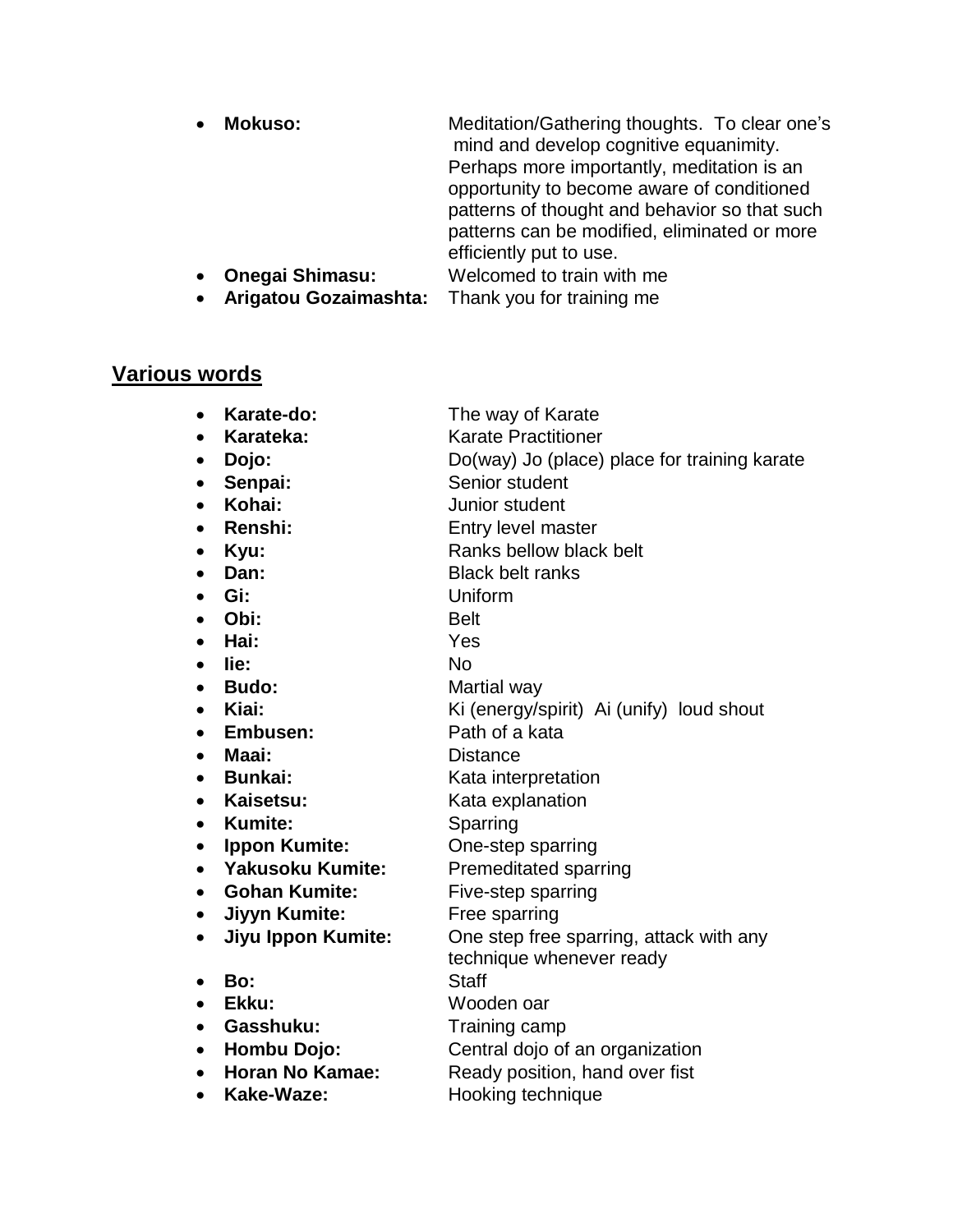| $\bullet$ | Kakiwake:              | A two handed block using the outer surface of<br>the wrist to neutralize a two handed attack,                                                                               |
|-----------|------------------------|-----------------------------------------------------------------------------------------------------------------------------------------------------------------------------|
|           |                        | such as a grab.                                                                                                                                                             |
| $\bullet$ | Kansetsu-Waze:         | Joint-lock techniques                                                                                                                                                       |
| $\bullet$ | Keioko:                | Training, the only secret to the success in<br>karate/joined finger tips                                                                                                    |
| $\bullet$ | Kempo:                 | Fist law                                                                                                                                                                    |
| $\bullet$ | Kensei:                | Silent kiai, related to meditation                                                                                                                                          |
| $\bullet$ | Kentsui:               | Another word for hammer fist, like Tettsui uchi                                                                                                                             |
| $\bullet$ | Keri:                  | <b>Kick</b>                                                                                                                                                                 |
| $\bullet$ | Ki:                    | As seen in Kiai; Mind, spirit and energy. Vital-<br>force. Intention. (Chinese-Chi) These<br>definitions are very general for Ki is a difficult<br>word to fully translate. |
| $\bullet$ | Ki-o-tsuke:            | Call to attention. Form up into Musibi Dachi                                                                                                                                |
| $\bullet$ | Ko bo ittchi:          | The concept of "Attack-defense connection"                                                                                                                                  |
| $\bullet$ | Ko Uchi:               | Wrist joint strike                                                                                                                                                          |
| $\bullet$ | Ko Uke:                | Crane block or arch block                                                                                                                                                   |
| $\bullet$ | Kokoro:                | Spirit, heart. Part of the Japanese culture, the<br>spirit dwells in the heart.                                                                                             |
| $\bullet$ | Kubotan:               | A self-defense tool developed by Takayuki<br>Kubota. This tool serves normally as a key<br>chain.                                                                           |
| $\bullet$ | Kyoshi:                | <b>Master Instructor</b>                                                                                                                                                    |
| $\bullet$ | Kyusho Waza:           | Pressure point techniques                                                                                                                                                   |
| $\bullet$ | <b>Mae Ukemi:</b>      | Forward roll/fall                                                                                                                                                           |
| $\bullet$ | <b>Makoto:</b>         | A feeling of absolute sincerity and total<br>frankness, which requires a pure mind<br>free from pressure of events.                                                         |
| $\bullet$ | Manabu:                | Learning by imitating                                                                                                                                                       |
| $\bullet$ | Mudansha:              | Students without black-belt ranking.                                                                                                                                        |
|           | Nage Waza:             | Throwing/take down techniques                                                                                                                                               |
| $\bullet$ | Nidan:                 | Second degree black belt                                                                                                                                                    |
| 0         | Nunchaku:              | An Okinawan weapon consisting of two sticks                                                                                                                                 |
|           |                        | connected by rope or chain. Originally a<br>farming tool to thrash rice.                                                                                                    |
|           | <b>Onegai Shimasu:</b> | "I make a request" or "I ask of you" This is said<br>when bowing to a partner to initiate practice,<br>or to your instructor at the beginning of training                   |
|           | Oyo Waza:              | Applications interpreted from techniques in<br>kata, implicated according to a given condition.                                                                             |

• Ran Bu Ho: An exercise similar to shadow boxing.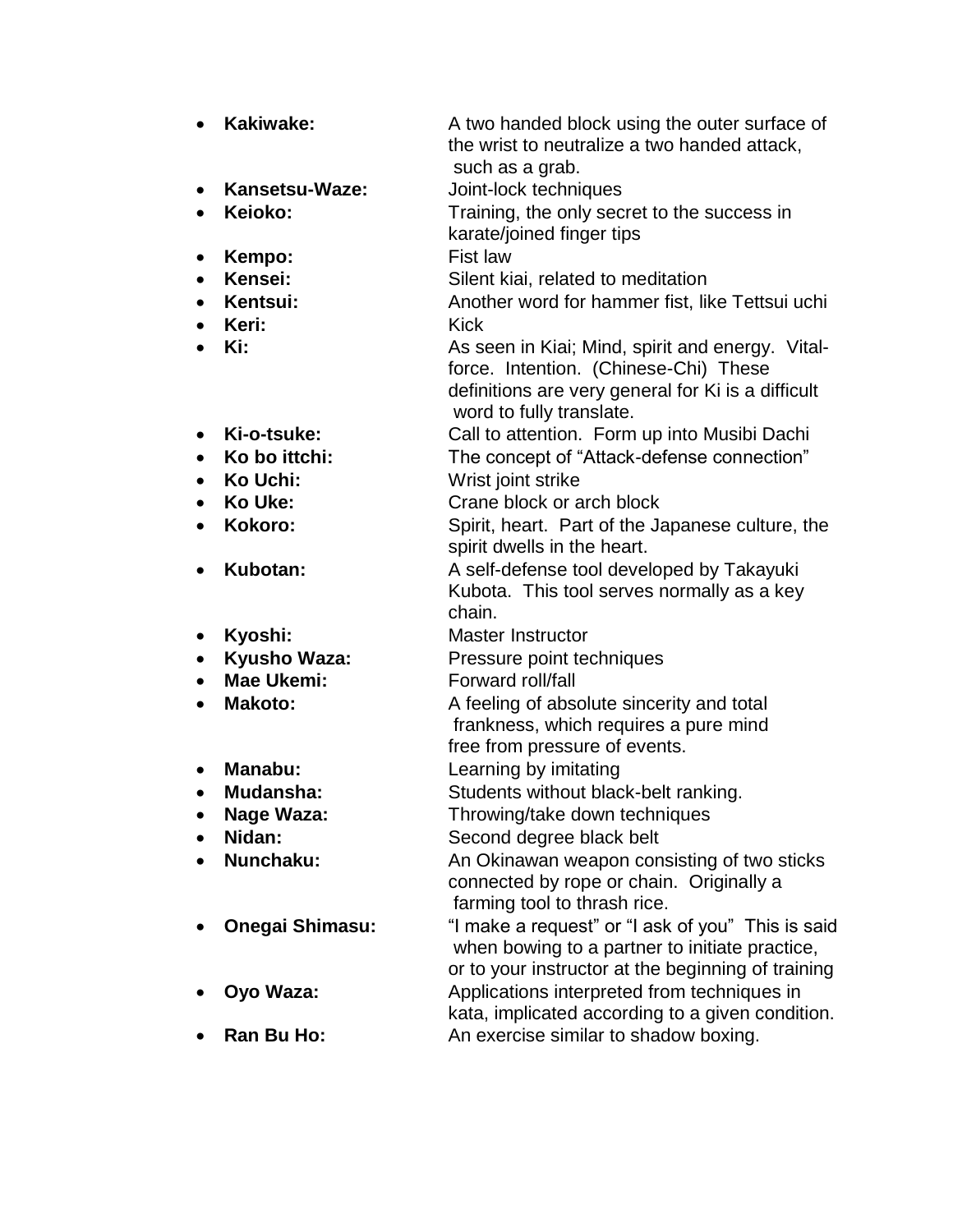| Reigi:                | Etiquette. Also known as Reishiki. Observance<br>of proper etiquette at all times especially in the<br>dojo. The responcability of etiquette is as<br>much a part of your training as practicing<br>techniques. Observation of etiquette indicates<br>one's sincerity, one's willingness to learn, and<br>one's recognition of the rights and interests of<br>others. |
|-----------------------|-----------------------------------------------------------------------------------------------------------------------------------------------------------------------------------------------------------------------------------------------------------------------------------------------------------------------------------------------------------------------|
| Rensei:               | Practice tournament. Competitors are critiqued<br>on their performance.                                                                                                                                                                                                                                                                                               |
| Renshi:               | "A person who has mastered oneself." This<br>person is considered an expert instructor. This<br>status is prerequisite before attaining the<br>statues as Kyoshi.                                                                                                                                                                                                     |
| <b>Sanchin Dachi:</b> | Hour-glass stance                                                                                                                                                                                                                                                                                                                                                     |
| Sashite:              | Raising of the hand either to strike, grab, or<br>block.                                                                                                                                                                                                                                                                                                              |
| Seiken:               | Fore fist, the first to knuckles for punching.                                                                                                                                                                                                                                                                                                                        |
| Seiryuto:             | Bull strike, performed with the base of the knife<br>hand.                                                                                                                                                                                                                                                                                                            |
| Seiza:                | Formal seated position                                                                                                                                                                                                                                                                                                                                                |
| Sensei:               | The one who went before. The proper term to<br>address your instructor by, both inside and<br>outside the dojo.                                                                                                                                                                                                                                                       |
| Shiai:                | A match or contest (event)                                                                                                                                                                                                                                                                                                                                            |
| Shindoin:             | Formally recognized instructor who has not yet<br>been recognized as a sensei. Assistant<br>instructor.                                                                                                                                                                                                                                                               |
| Shihan:               | Master instructor or teacher of teachers                                                                                                                                                                                                                                                                                                                              |
| <b>Shime Waza:</b>    | Strangling techniques                                                                                                                                                                                                                                                                                                                                                 |
| <b>Suwari Waza:</b>   | Techniques from the seated position                                                                                                                                                                                                                                                                                                                                   |
| Tai Sabaki:           | Body movement/shifting                                                                                                                                                                                                                                                                                                                                                |
| Tonfa:                | A farm tool developed into a weapon by the<br>Okinawans.                                                                                                                                                                                                                                                                                                              |
| Tsukami Waza:         | Catching techniques                                                                                                                                                                                                                                                                                                                                                   |
| Tuite:                | Grappling                                                                                                                                                                                                                                                                                                                                                             |
| <b>Uchi Deshi:</b>    | A live-in student. Someone who lives in a dojo<br>and devotes him/herself both to training and to<br>the maintenance of the dojo. Sometimes<br>serves personal assistance to the Sensei.                                                                                                                                                                              |
| Waza:                 | <b>Techniques</b>                                                                                                                                                                                                                                                                                                                                                     |
| Yudansha:             | Black belt holder of any rank                                                                                                                                                                                                                                                                                                                                         |